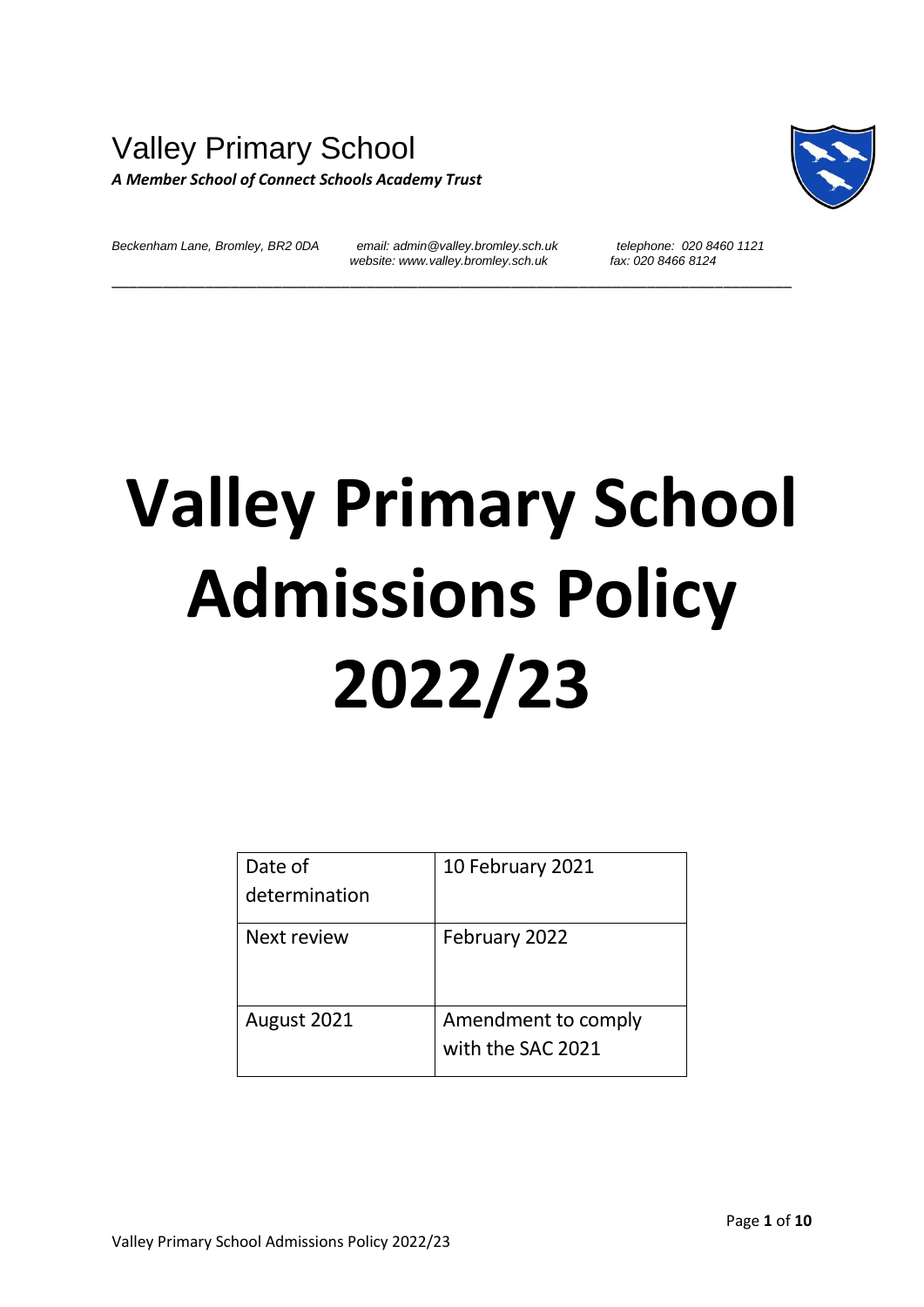# **1 Introduction**

- 1.1 Valley Primary School (**School**) is a primary academy located in Bromley. It is part of Connect Schools Academy Trust (**Trust**), a multi academy trust.
- 1.2 Admission to all state funded schools is governed by the School Admissions Code 2014 (**Code**). Under the Code, the Trust is the 'Admission Authority' for the School, and has a legal duty to formally determine the 'admission arrangements' for each year's intake in accordance with the requirements of the Code.
- 1.3 The Trust Board determines the admission arrangements each year annually at a meeting of the Board of Trustees.
- 1.4 This policy and all other admission related documents referred to herein and used during the admission process, together form the School's admission arrangements. Any proposed changes to the admission arrangements are subject to statutory consultation before they can be determined. Determined admission arrangements can only be varied in specific circumstances, and usually only with Secretary of State consent.

## **2 Definition of a 'Parent'**

2.1 In this policy and in education law, the definition of a 'parent' includes a natural or adoptive parent of the child (regardless of whether they child lives with them, has contact with them, or they have parental responsibility for the child). It also includes a person who is not a natural or adoptive parent of the child, but who has care of and/or parental responsibility for the child.

# **3 Inclusivity and Equality**

3.1 The School is fully inclusive and welcome applications for the admission of children with special educational needs (**SEN**), physical, mental or behavioural disabilities and other protected characteristics defined by the Equality Act 2010. The School's admission arrangements are determined and implemented with its equality duties in mind, including the public sector equality duty (**PSED**).

#### **4 Children with an Education Health and Care Plan (EHC plan)**

- 4.1 Children with an EHC plan are admitted to school under separate statutory procedures managed by their home Local Authority, not under this policy.
- 4.2 Parents of children with an EHC plan who would like their child to have a place at the School must therefore discuss this with their home Local Authority so that they can propose to name the School in the child's EHC plan and consult the School on suitability.
- 4.3 Where a Local Authority names the School in a child's EHC plan, the child must be admitted. Where this happens in the normal admission round (i.e. entry to Reception Year in September), these children will be allocated places within the published admission number (**PAN**) first, reducing the number available for other children. At all other times, children with an EHC plan naming the School will be admitted even where this means the PAN will be exceeded.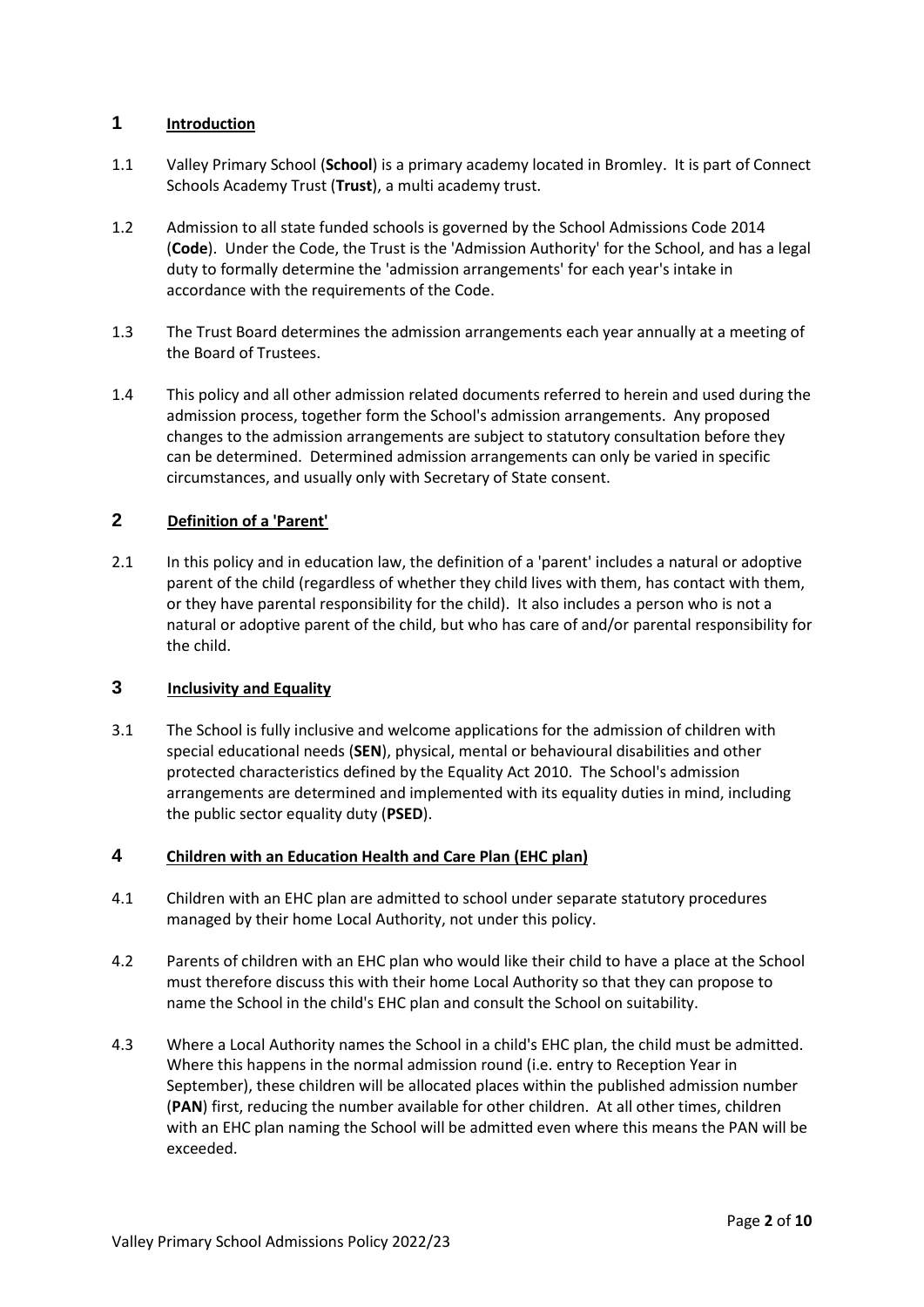### **5 Published Admission Number (PAN)**

5.1 The PAN for **Reception Year** is **60** pupils.

#### **6 Oversubscription Criteria for Reception Year**

6.1 Where there are more applications than places available, the order in which places will be allocated will be as follows:

#### 6.1.1 **Looked after and previously looked after children**

A looked after child is a child who is (a) in the care of a local authority, or (b) being provided with accommodation by a local authority in the exercise of their social services functions (see the definition in Section 22(1) of the Children Act 1989) at the time of making an application to a school.

A previously looked after child means such children who were adopted (or subject to child arrangements orders or special guardianship orders) immediately following having been looked after and those children who appear to the admission authority to have been in state care outside of England and ceased to be in state care as a result of being adopted.

A child is regarded as having been in state care outside of England if they were in the care of or were accommodated by a public authority, a religious organisation, or any other provider of care whose sole or main purpose is to benefit society.

Applications in this category must be accompanied by a signed letter from the child's social worker or former social worker confirming their status.

### 6.1.2 **Children with an exceptional social and/or medical need, or who have a close family member with an exceptional social and/or medical need**

For inclusion in this category, either the child or a close family member living with the child at the child's home address, must have an exceptional social and/or medical need **which means that only Valley Primary School is suitable for the child to attend, and no other local school is suitable**, supported by an appropriate professional.

For the purpose of this category, a 'close family member' is a parent (as defined by this policy), or a sibling (as defined by this policy) or grandparent who, in either case, lives with the family as a dependent of the applicant child's parent.

Applications in this category must be accompanied by a completed Exceptional Social and/or Medical Need Supplementary Information Form, to be received by the application deadline. Where the parent has the exceptional social and/or medical need, **that parent must complete this form and the application form giving only their own details only - no details of the other parent must be provided**.

Part A must be completed by the parent, and Part B must be completed, signed,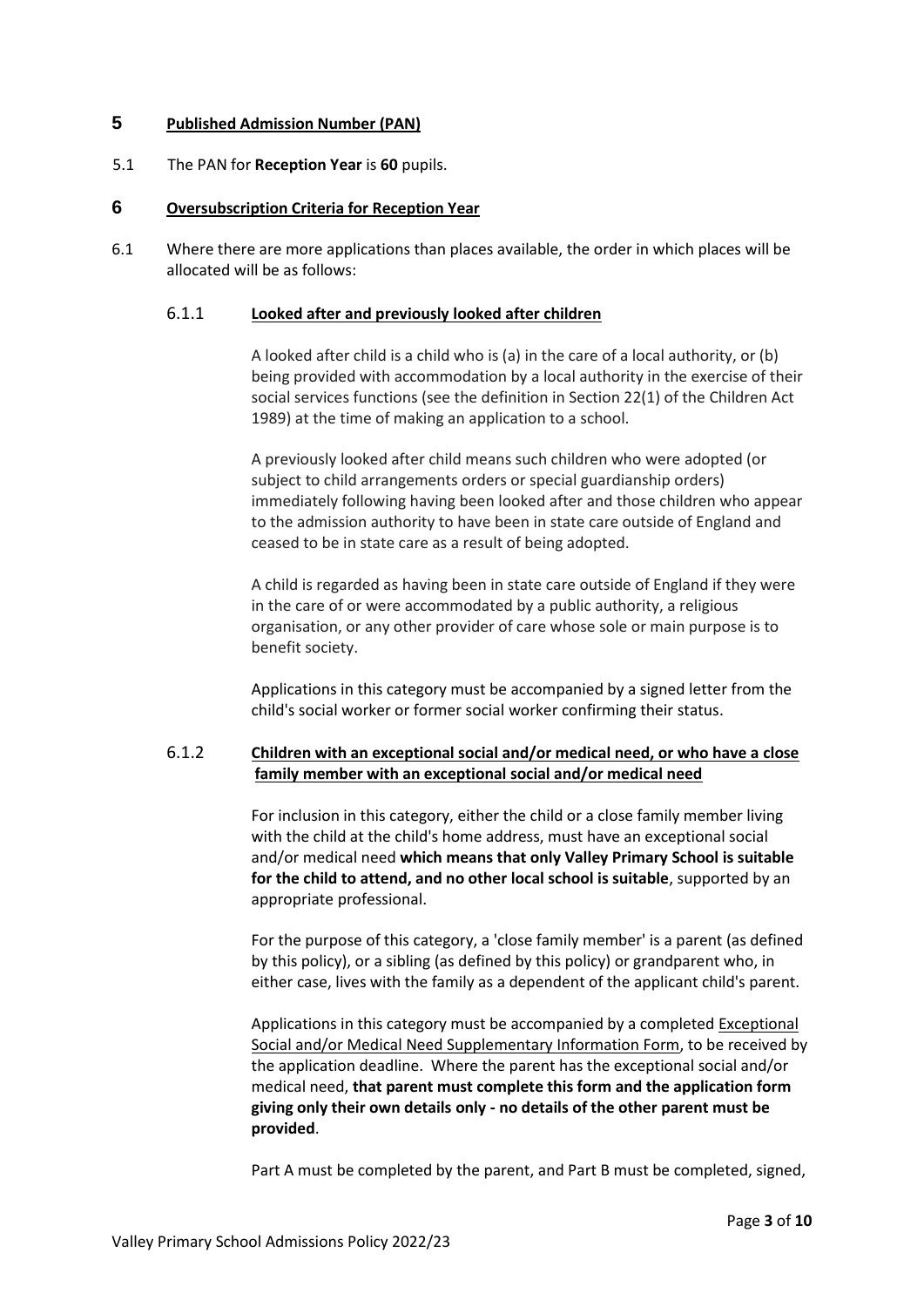dated and stamped by an appropriate professional (e.g. GP, hospital consultant, psychiatrist, psychologist, social worker or similar professional). This form is available to download on the School's website, or in hard copy format from the School's main office.

#### 6.1.3 **Children with a sibling at Valley Primary School**

For inclusion in this category, the sibling must attend Valley Primary School at the time of application/the application deadline **and** when the applicant child is admitted.

For the purpose of this category, a 'sibling' is a full sibling (sharing both parents), a half sibling (sharing one parent), an adopted sibling, a long term foster sibling (i.e. not a temporary placement), a step sibling (one child's parent married to the other child's parent), or a child of their parent's cohabiting partner. In all cases, the sibling must live at the child's home address (as defined by this policy) as part of the same core family unit. For the avoidance of doubt, a child of a friend or extended family member (e.g. cousin) will **not** be a 'sibling' for this purpose, even if they live at the same address as the applicant child.

For inclusion in this category, parents must state the sibling's details in the application form.

#### 6.1.4 **Children of staff members employed at Valley Primary School**

The staff member must be employed by the Trust on a permanent contract and based at Valley Primary School for more than 50% of their normal working hours each week during term time. They must also have been:

- Employed by the Trust at the School for at least two years at the time of application; **and/or**
- Recruited to fill a vacant post for which there was a demonstrable skill shortage.

Members of staff employed in the Connect Central Team can apply to the School that is their main employment base at the time of the application.

For the purpose of this category, a 'child' of a staff member is their natural or adopted child (whether they live with the staff member or elsewhere) and/or their step-child or child of their cohabiting partner (where they live and sleep with the staff member at their home address for more than 50% of their time from Sunday to Thursday night during term time). For the avoidance of doubt, a step-child or child of a cohabiting partner living elsewhere will **not** be eligible for a place under this category.

Applications in this category must be accompanied by a completed Children of Staff Supplementary Information Form, to be received by the application deadline. **The employed parent must complete this form and the application form giving only their own details only - no details of the other parent must be provided**.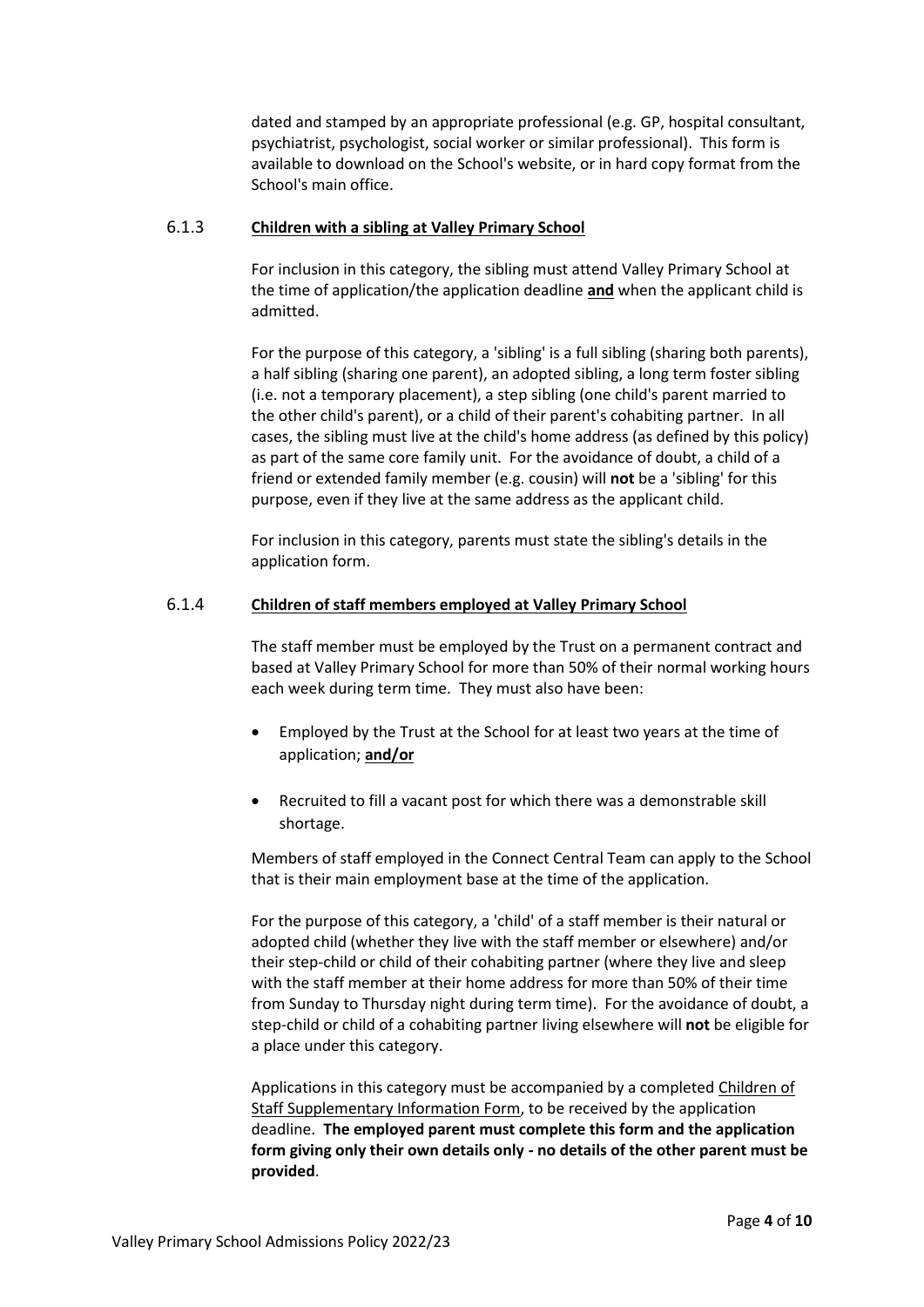Part A must be completed by the parent, and Part B must be completed, signed and dated by the parent's HR Manager. This form is available to download on the School's website, or in hard copy format from the School's main office.

### 6.1.5 **All other children**

This category will include all children who do not fall into any of the oversubscription categories above.

### **Tie Breaker**

- 6.2 Where there are more applications than places remaining in any of the oversubscription categories, the order in which places will be allocated will be determined by the distance between the child's home address (as defined by this policy) and the School, with those living nearest receiving highest priority.
- 6.3 Distances will be measured in a straight line from the easting and northing co-ordinates for the child's home address, using Ordnance Survey address point data, to the easting and northing coordinates for the school, using the Council's electronic measuring system which relies on Ordnance Survey GIS references.
- 6.4 Where the child lives in a multi-dwelling building (for example, an apartment block), distance will be measured from same point in the building so that the distance will be the same for all children living there.
- 6.5 Where two or more children live an equal distance from the School (including where they live in the same multi-dwelling building), the order in which places are allocated will be determined by random allocation supervised by someone who is independent of the School.

# **7 Child's Home Address**

- 7.1 The child's home address is the residential (not business) address of their parent (as defined in this policy) at which they live and sleep for more than 50% of their time from Sunday to Thursday night during term time. It will usually be the address at which they are registered with their GP, hospital, dentist and/or optician, and/or where Child Benefit/Child Tax Credit (if eligible) is claimed, at the time of application.
- 7.2 Where any uncertainty arises in respect of the child's home address, the School reserves the right to seek documentary evidence to determine which address meets the definition stated above. For the avoidance of doubt, it is the address which meets this definition that will be used to process the application, not the address the parent would like to be used.
- 7.3 Applications for the admission of children of UK Armed Forces personnel with a confirmed posting to the area, or Crown servants returning from overseas to live in the area, will be accepted and processed before the family moves house, as long as the application is accompanied by an official letter giving a relocation date and a Unit postal address or quartering area address for use in applying the oversubscription criteria.

#### **8 Statutory Maximum Infant Class Sizes**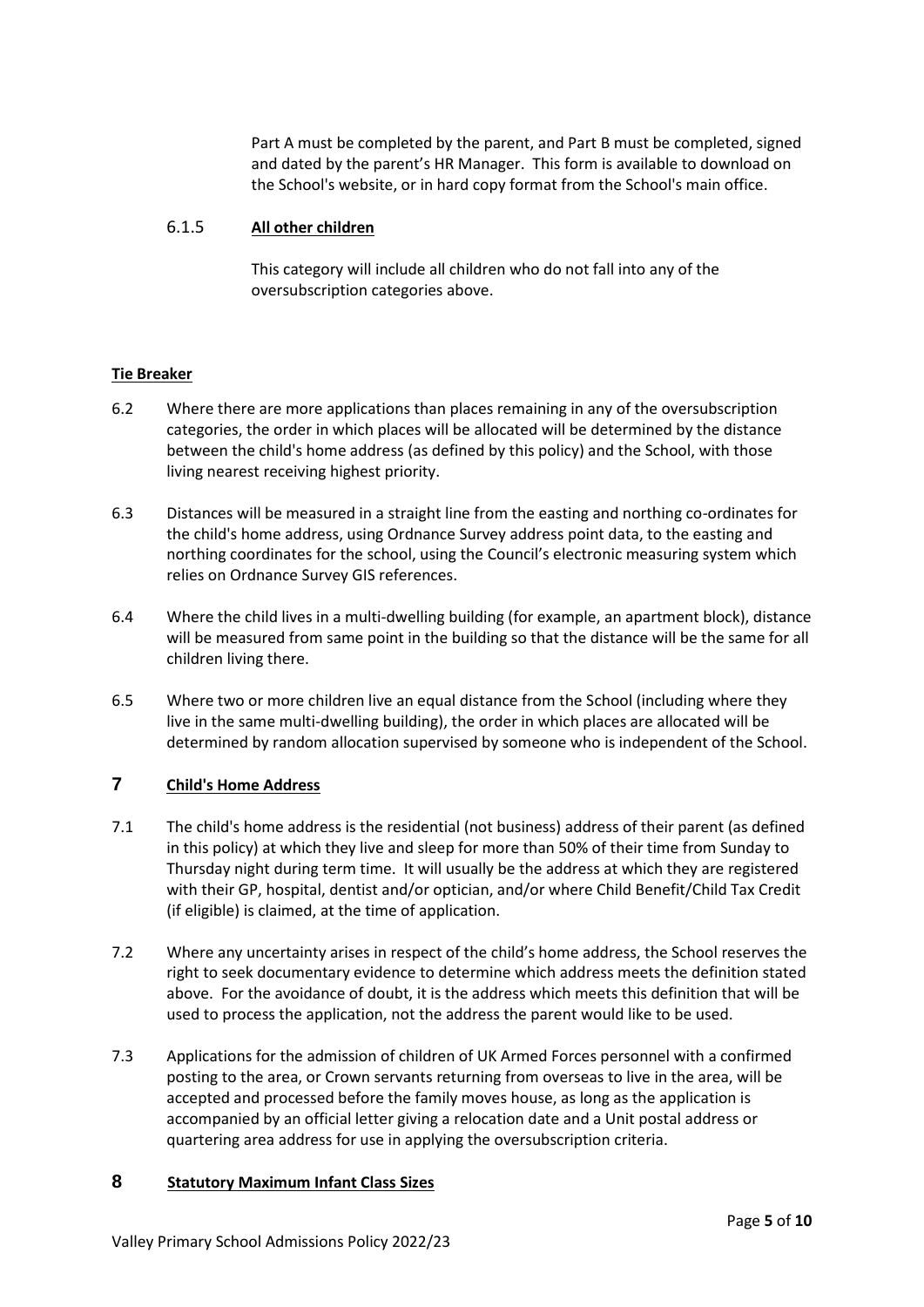- 8.1 The statutory maximum infant class size for Reception Year, Year 1 and Year 2 is 30 pupils per teacher.
- 8.2 However, some children may still be admitted where this would result in a class size exceeding the statutory maximum. These categories are set out in regulations and summarised at Paragraph 2.15 of the Code. Where this happens, the additional pupils are 'excepted pupils' who do not count towards the class size until it falls back to 30, when they will no longer be regarded as 'excepted pupils'.

# **9 Twins, Triplets and Siblings of a Higher Multiple Birth (Reception Year to Year 11 Only)**

9.1 Where a twin, triplet(s) or sibling(s) of a higher multiple birth achieves a place at the School within the PAN in the normal way, but their twin, triplet(s) or sibling(s) of a higher multiple birth does not achieve a place, the School will admit their twin, triplet(s) or sibling(s) of a higher multiple birth even where this means exceeding the PAN] as 'excepted pupils' (see above).

# **10 Application Procedure for Admission to Reception Year in September**

- 10.1 Applications for admission to Reception Year in September are known as applications made 'in the normal admission round'.
- 10.2 Applications in the normal admission round must be made **directly to the child's home Local Authority (Bromley Council)** by completing and submitting a Common Application Form (**CAF**), which is available to download/complete online via the Bromley Council website [www.bromley.gov.uk,](http://www.bromley.gov.uk/) by the application deadline. Parents must state a preference for the School in the CAF.
- 10.3 Parents should carefully consider the oversubscription criteria stated above to determine whether other documentation must be submitted in support of the application. This documentation must be submitted to Bromley Council **by the application deadline**. If not, the child will be placed in the next oversubscription category that applies.
- 10.4 The application deadline for admission to Reception year in the normal admission round is **Saturday 15 January 2022.**
- 10.5 National Offer Day for admission to Reception Year in the normal admission round is **Tuesday 19 April 2022.**
- 10.6 Applications received after an application deadline will be treated as **late applications**, which means they will be processed after all on-time applications have been processed and places allocated thereby reducing the chances of the child being offered a place.

# **11 Application Procedure for In-Year Admission (Mid-Year/Other Year Groups)**

11.1 Applications for admission to Reception Year other than in September, and to Years 1 to 6 at any time, are known as applications made 'outside the normal admission round' or 'in-year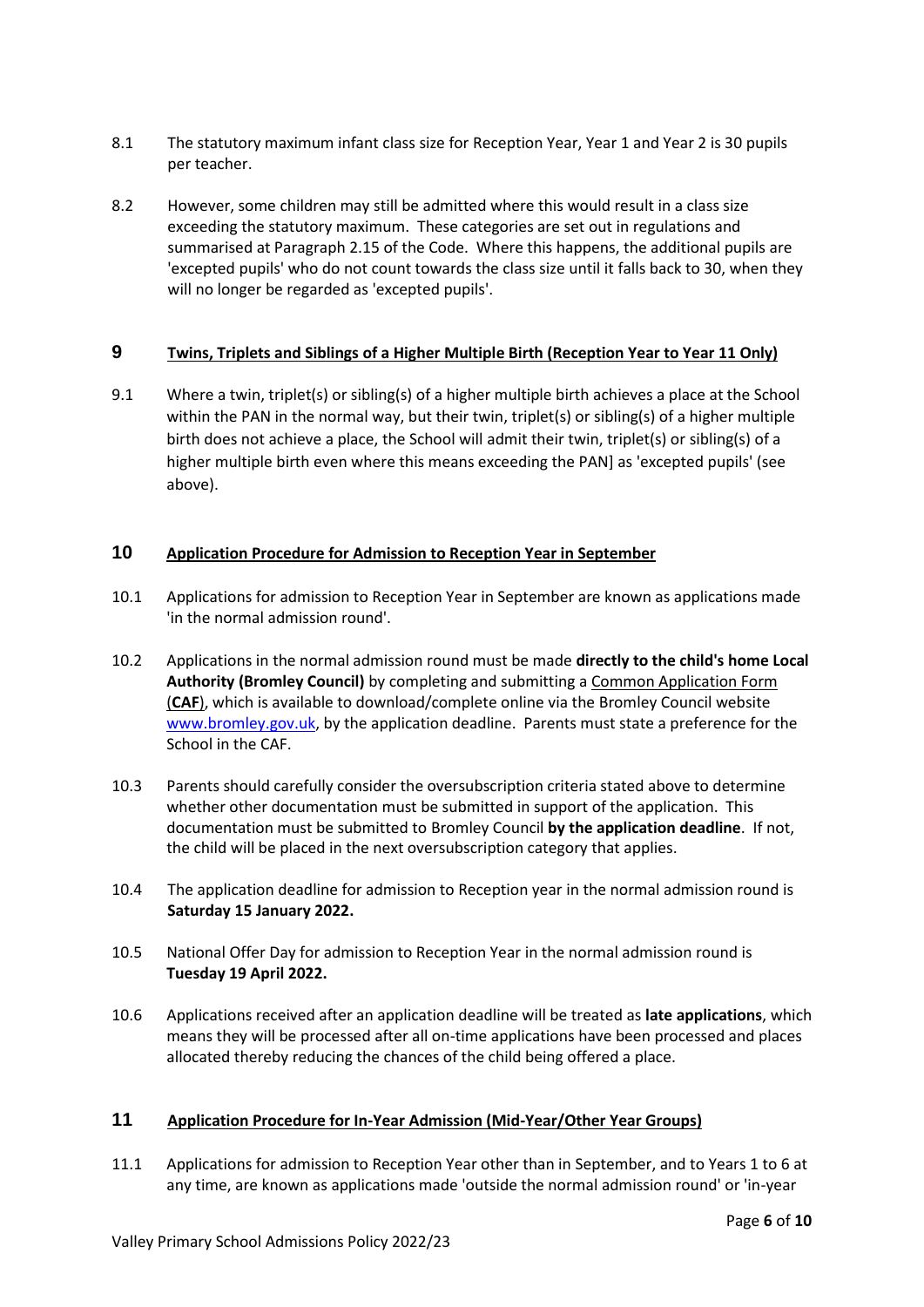admission'. The School chooses to outsource applications for in-year admission to London Borough of Bromley.

- 11.2 Applications for in-year admission must be made **to the London Borough of Bromley**, by completing an In-Year Common Application Form (**ICAF)** and submitting it to them. This form and further guidance on the process is available on the London Borough of Bromley's website, which can be accessed [here.](https://www.bromley.gov.uk/site/)
- 11.3 Parents should carefully consider the oversubscription criteria stated above to determine whether other documentation must be submitted in support of the application. This documentation must be submitted at the same time as the application, or the child will be placed in the next oversubscription category that applies.

# **12 Waiting List**

- 12.1 The School is required to maintain a waiting list for children who are unsuccessful in achieving a place in Reception Year until 31 December following entry to the School.
- 12.2 Waiting lists are held and managed by Bromley Council.
- 12.3 The waiting list is ranked strictly in accordance with the oversubscription criteria set out in this policy, and not by reference to the date that the child's name was added to the list. This means that a child's name can go down as well as up the waiting list as more names are added.
- 12.4 Children placed at the School under the Local Authority's Fair Access Protocol will take priority over children on the waiting list.

# **13 Statutory Right of Appeal**

- 13.1 Parents have a statutory right of appeal against the refusal of a place at the School. This applies to all year groups.
- 13.2 Full details of the statutory right of appeal will be set out in the formal letter notifying parents of the refusal of a place, including the deadline for lodging an appeal.
- 13.3 The School will publish an appeals timetable for appeals against the refusal of a place in the normal admission round alongside this policy on or before 28 February in the year in which offers are made.

#### **14 Deferred Entry and Part-Time Attendance in Reception Year**

14.1 All children are entitled to a full-time place in Reception Year in the September following their fourth birthday. Children do not, however, reach compulsory school age (CSA) until one of three prescribed dates following their fifth birthday as follows:

| Born on or between:         | Prescribed date the child reaches CSA: |
|-----------------------------|----------------------------------------|
| 1 September and 31 December | ∣31 December                           |
| 1 January and 31 March      | l 31 March                             |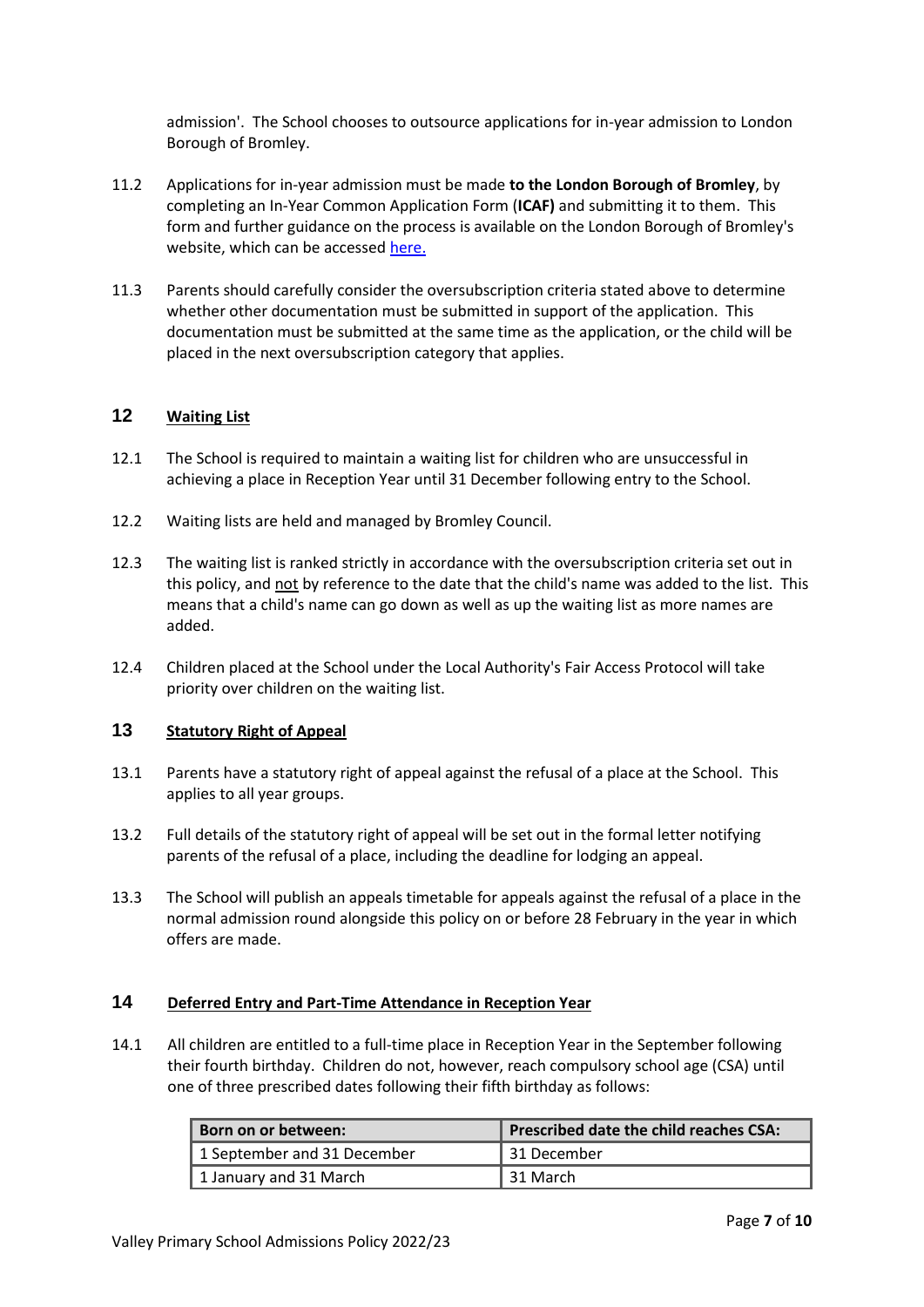| 1 April and 31 August (called 'summer | 31 August (one school year later) |
|---------------------------------------|-----------------------------------|
| born children')                       |                                   |

- 14.2 Parents have a right to decide that their child will not start school until they reach CSA, which is known as 'deferred entry' (or 'delayed entry' in the case of 'summer born children' see below). The School has no discretion to refuse to allow this.
- 14.3 Where parents choose to defer entry until later in the school year, the School will hold their place in Reception Year for them, rather than giving it to another child, for a maximum of two terms (i.e. until the Easter end of term holiday). Places cannot be deferred or retained beyond this point.
- 14.4 Parents also have a right to decide that their child will attend school part-time until they reach CSA. The right can be exercised throughout the school year (i.e. all three terms) and be combined with the right to defer. For example, a child born on 25 January could defer starting school until the first day of term after the Christmas and New Year break, and then attend part-time until after the Easter break.
- 14.5 Where parents want to defer their child's entry and/or choose for them to attend school part-time, they should apply for a place in the normal way and, once they have accepted the offer of a place, let the School know their decision, ideally in writing. There is no requirement to give reasons.

# **15 Delayed Entry for Summer Born Children**

- 15.1 Children born between 1 April and 31 August (known as 'summer born children') do not reach CSA until 31 August, and are therefore not legally required to start school until one school year after they became entitled to a full-time place in Reception Year.
- 15.2 Parents of summer born children can defer their child's place for one or two terms and/or choose for their child to attend part-time throughout the school year, as set out above. However, they cannot defer their child's place for a whole school year and still retain it. If they do not want their child to start school at all until the following year, they must refuse the offer of a place and apply for admission again the next year.
- 15.3 However, where a summer born child is admitted one school year later than usual, the default position is that this would be to Year 1 with their normal age group. This means a) they will have missed Reception Year entirely, and b) they will only be offered a place if there is one available in Year 1, which is uncommon.
- 15.4 Parents may, however, ask the admission authority for a school for permission for their child to be admitted one year later than usual, outside their normal age group, to Reception Year. The procedure for making these requests is set out below. Parents should note that, in contrast to deferred/delayed entry and part-time attendance, they do not have a right to decide that their child will be admitted outside their normal age group - this is at the discretion of the admission authority for the school concerned.
- 15.5 Parents are strongly encouraged to make their requests in a timely manner, ideally well in advance of any application deadlines, so that they can obtain a decision in principle which will enable them to make informed decisions when they subsequently apply for admission.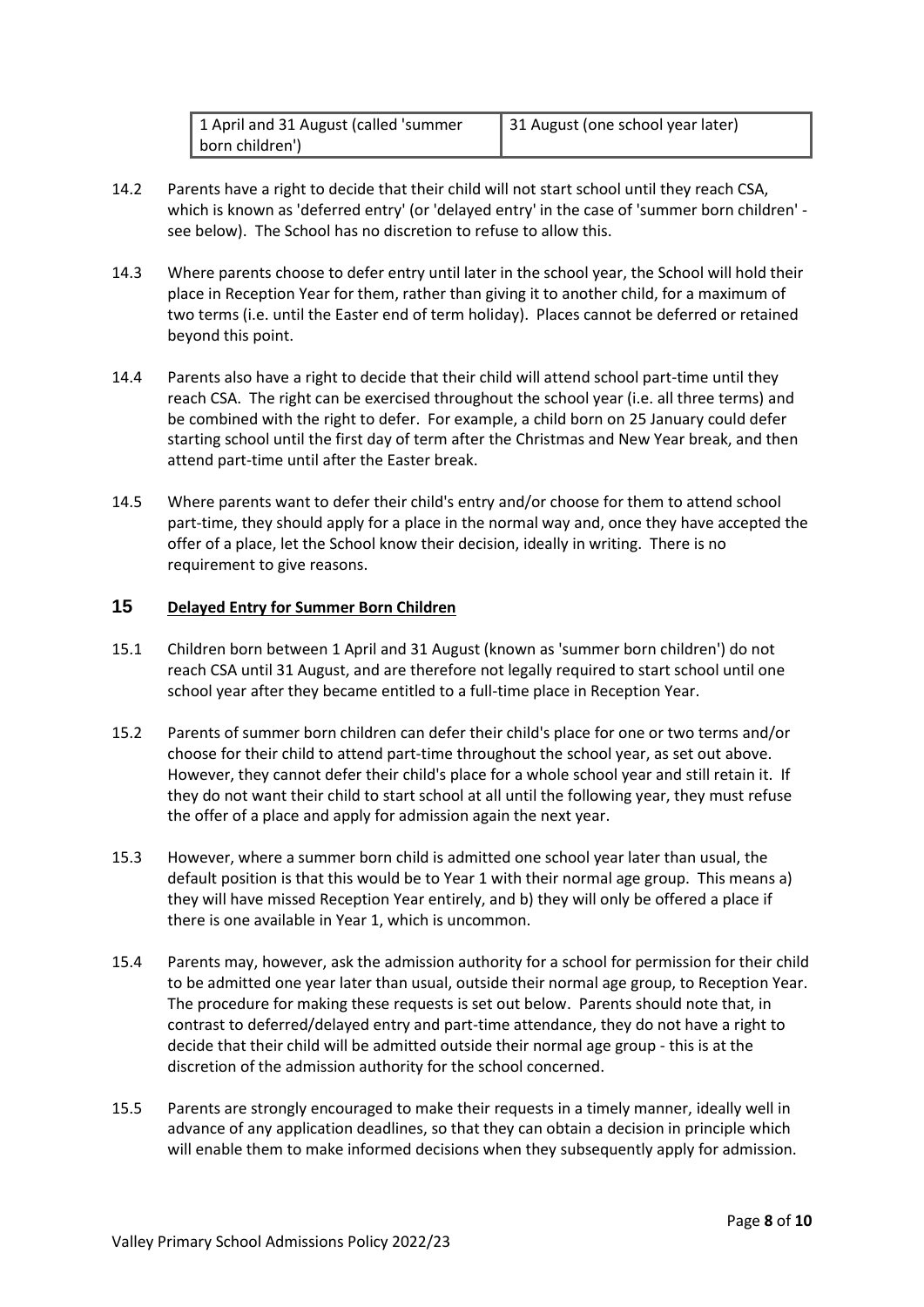#### **16 Requests for Admission Outside Normal Age Group**

- 16.1 Parents have a right to ask that their child is admitted to a year group other than their normal year group at the School. This may be to a year group below or above, and there may be a variety of reasons for making this request.
- 16.2 However, parents do not have a right to decide that their child **will** be admitted outside their normal age group. Such requests must be considered by the Connect Schools Academy Trust Admissions Committee, which will decide whether or not to agree the request **in principle**, or refuse the request, taking into account the factors set out below. Requests for admission outside normal age group are not applications for admission, which must still be made in the usual way.
- 16.3 The Connect Schools Academy Trust Admissions Committee will make decisions on the basis of **the circumstances of each case** and in the **best interests of the child concerned**, taking into account the parents' views, information about the child's academic, social and emotional development, the child's medical history and the views of their medical professionals, whether they have previously been educated or attended nursery out of their normal age group, and whether they may naturally have fallen into a lower age group, if it were not for being born prematurely. They will also take into account the views of the Headteacher of the School and, where provided, of any current or previous school. This is not an exhaustive list, and parents may put forward any matters for the Admission Committee to consider.
- 16.4 Parents should complete a Request for Admission Outside Normal Age Group Form and submit it with any supporting documents to the School marked for the attention of the Clerk to the Admission Committee. This form is available to download on the School's website or in hard copy from the School's main office.
- 16.5 In all cases, the Connect Schools Academy Trust Admissions Committee will notify parents of the outcome of their request in writing, explaining its reasons in sufficient detail for parents to understand why it came to that decision. Where the request is agreed in principle, the letter should accompany the application for admission subsequently made for a place at the School.
- 16.6 Parents do not have a statutory right of appeal against a refusal of a request for admission outside normal age group, but they may submit a complaint under the School's published Complaints Policy if they do not believe the request was dealt with properly.

# **17 Valley Primary Nursery**

17.1 Parents of children who attend Valley Primary Nursery must apply for a Reception place in the main school through the Bromley Co-ordinated Primary Admission process. Children are not automatically given a place in Reception as a result of attending the nursery. We would advise applying to the child's closest school.

# **18 Review and determination of the School's admission arrangements**

18.1 The term 'admission arrangements' means *"The overall procedure, practices and*